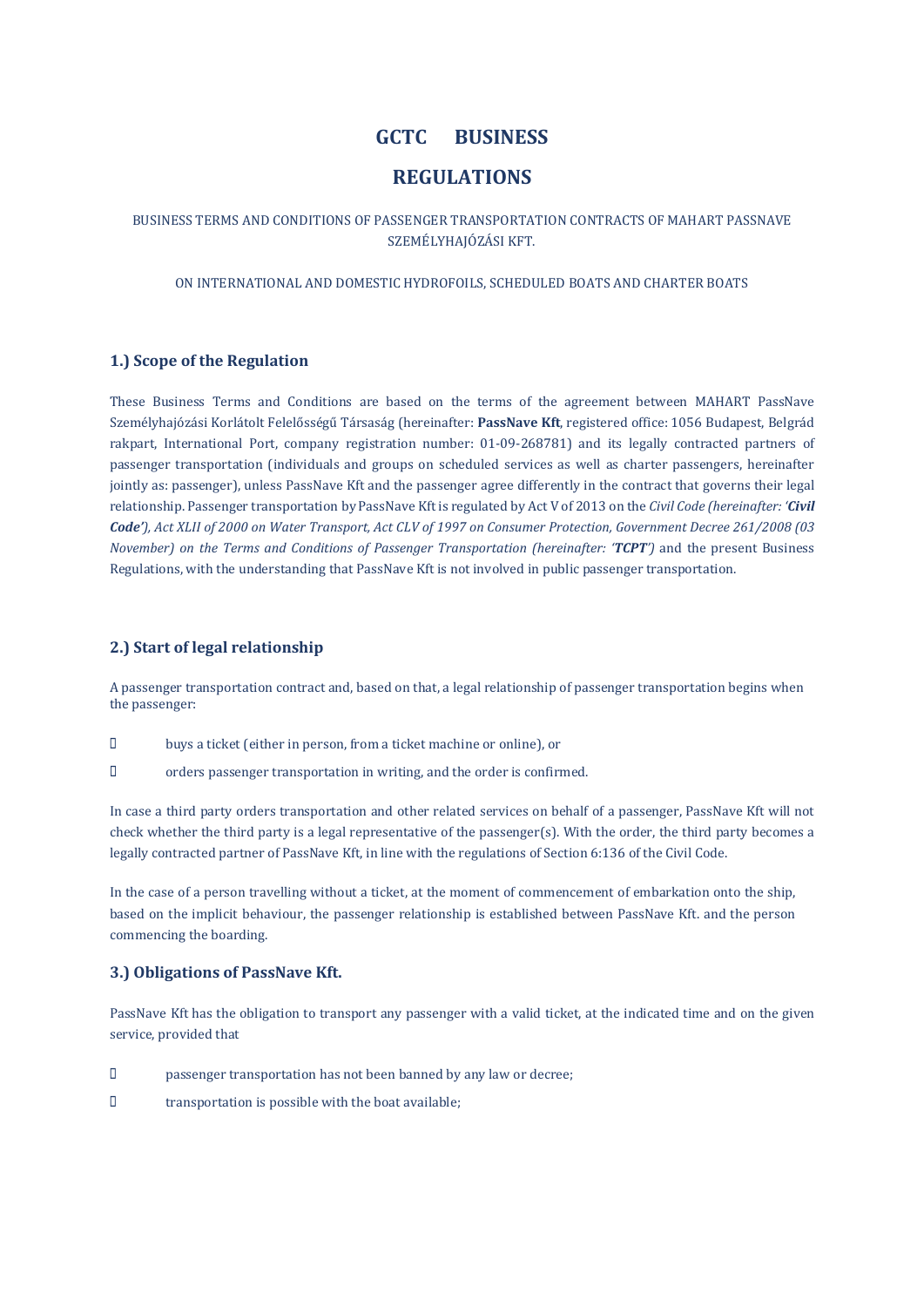transportation is not obstructed by any circumstance attributable to the passenger or that cannot be avoided or averted by PassNave Kft (force majeure).

PassNave Kft shall inform passengers about any circumstance that prevents transportation or any restrictions imposed by authorities on site at ports, on its website and, when necessary, through press or radio announcements, or in case of having personal contact information, by telephone or email. The service may be cancelled after the announcement, however passengers are entitled to a full refund of the fare (purchase price) in such cases.

In case of scheduled domestic services, if the boat cannot begin and/or continue its journey towards its destination due to any type of obstacle, and the obligation of transportation cannot be fulfilled by a substitute boat, the passenger is entitled to a refund of the fare for the cancelled part of the trip or they can ask to be transported back to the point of departure and request the refund of their entire fare, unless the transportation obstacle was caused by events outside of the control of PassNave Kft (force majeure).

If a substitute vehicle is used, PassNave Kft will not charge a supplementary fee, but at the same time, will also not refund fares.

Cases of force majeure include:

| П  | river barrage,                                                           |
|----|--------------------------------------------------------------------------|
| П  | accident involving another water vehicle,                                |
| П  | collision with another vehicle caused by the error of the other vehicle, |
| П  | authority measures,                                                      |
| П  | closing of borders,                                                      |
| П  | disarming bombs or explosives,                                           |
| D  | extreme weather conditions,                                              |
| П. | strike,                                                                  |
| П  | low water,                                                               |
| П  | flotsam hazard,                                                          |
| П  | closing of ports,                                                        |
| П  | quarantine, epidemic,                                                    |
| П  | any hindrance caused by a passenger,                                     |
| П  | criminal act,                                                            |
| П. | act of terrorism,                                                        |
| П  | sickness of boat crew,                                                   |
| П  | sudden sickness of a passenger,                                          |
| П  | army manoeuvre or training exercise,                                     |
| П  | war, acts of war,                                                        |
| П  | mine risk,                                                               |
| П  | bridge or water construction works,                                      |
| O. | malfunction of a canals, locks or sluice gates,                          |
| П  | leaking of water into the hull of the boat due to external forces,       |

D fire,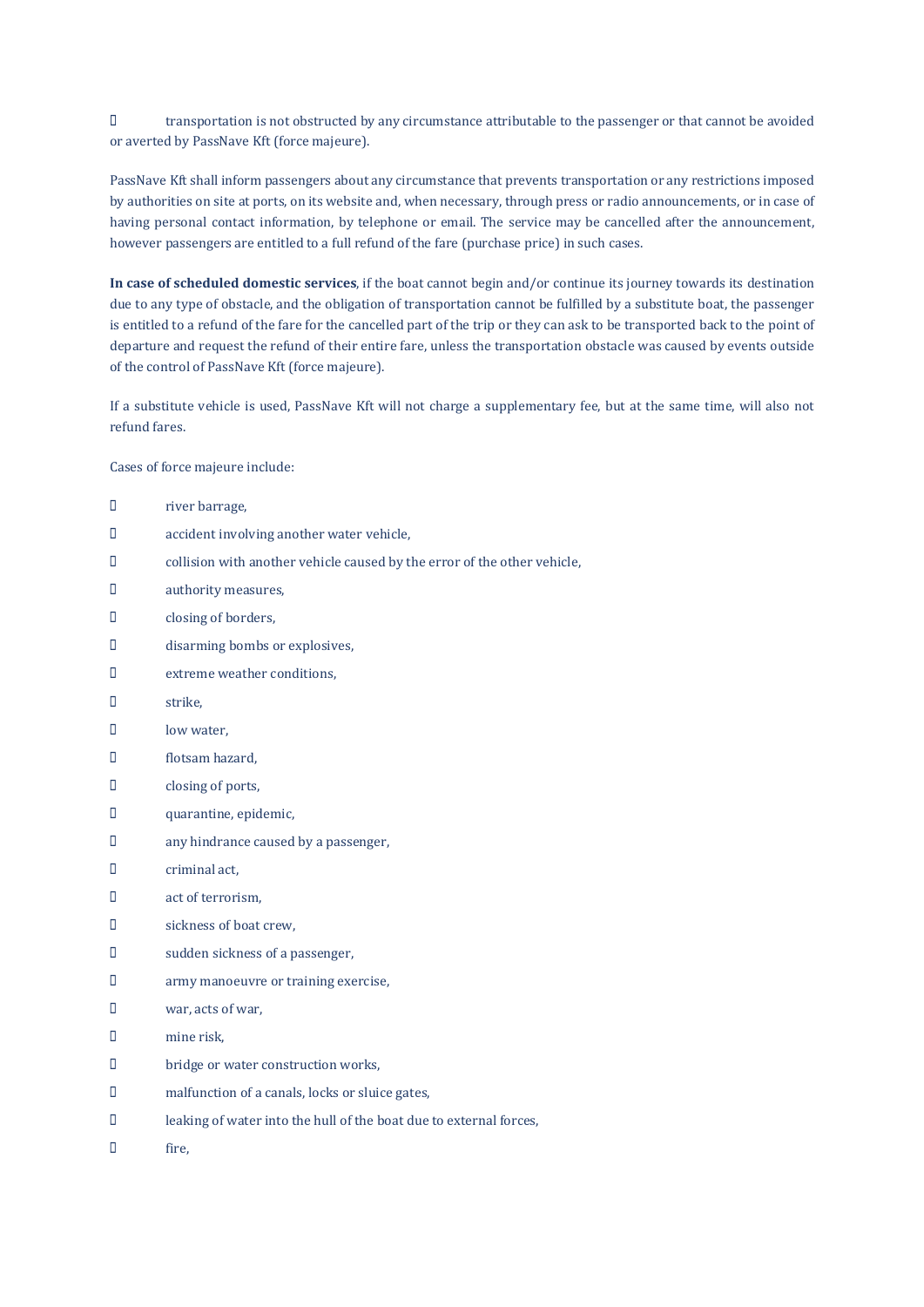#### any other unavoidable external cause.

The travel fare is always refunded at the point of sale where the passenger originally purchased their ticket (or in case of a retailer, at the retailer's premises).

PassNave Kft will accept no further claims beyond the travel obstacles listed above.

## 4.) Passenger liabilities

At the port (boat dock), passengers and their escorts can only enter areas open to them. Persons excluded from passenger transportation are not allowed to enter the area of the port (boat dock), furthermore, items excluded from passenger transportation are prohibited within the area.

On the boat, passengers can only access the areas open to them. Escorts without a valid ticket, except for the escorts assisting disabled passengers, are not allowed on board.

In the port (boat dock) as well as on board the vessel, any behaviour that inconveniences other passengers or disrupts the work of the ports (boat docks) or our staff, as well as smoking in prohibited areas, is forbidden. Smoking is not permitted in enclosed passenger spaces as well in other enclosed areas of the boat (e.g. toilets).

Passengers must keep their tickets for the whole duration of the trip, and must show them to the ticket inspector of PassNave Kft., along with ant discount entitling identification they may have.

Passengers must not defile, contaminate or damage the boat dock (port), the boat or its facilities. Passengers who defiles, contaminates or damages the boat dock (port), the boat or its facilities, shall bear the costs associated with cleaning and disinfecting, as well as the costs for all damages caused. Once on board, passengers must adhere to all security and safety instructions of the boat's captain.

PassNave Kft can only fulfil its obligations regarding passenger transportation if the passenger presents both a specified form of ID valid for international travel and a valid ticket.

PassNave Kft will not be held liable for damages arising from failure to meet any of the above requirements.

In case of an accident occurring on water or an incident on the water transportation, the passenger must follow the instructions of the boat's crew.

The passenger must adhere to all effective rules and regulations concerning travel, as well as the laws of the destination country. Any costs and damages incurred as a result of failure to do so will be borne by the passenger.

If the passenger does not fulfil official obligations or is not present on time for departure, PassNave Kft is only bound to fulfil it's passenger transportation obligation if in doing so it does not jeopardise its obligations towards other passengers, e.g. scheduled departure of the boat.

Passengers can take their seats in order of boarding.

### 5.) Travel restriction, exclusion from travel

The following passengers may be excluded from travelling: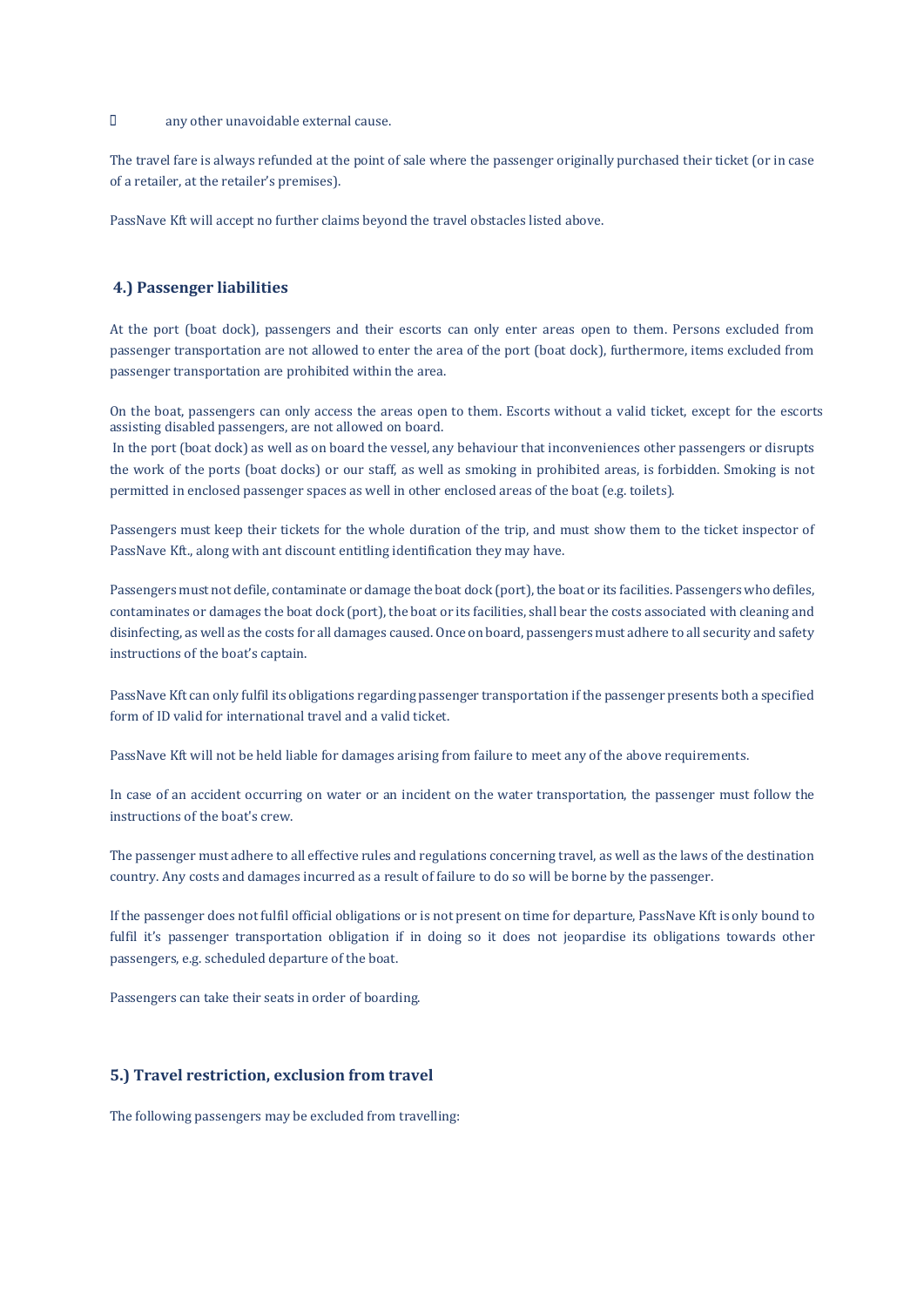who are drunk or are under the influence of drugs;

who behave in an offensive manner, or act in any way that disturbs other passengers;

who are suffering from infectious disease;

 whose behaviour affects or jeopardises the safety of transportation, the safety or health of themselves or other passengers, or the safe condition of the boat or its facilities;

who violate other provisions on passenger conduct;

 who travel with an invalid ticket or without a ticket, and do not purchase one during ticket inspection; or do not present a ticket or discount certifying identification despite being asked;

 who may defile the vessel, the clothing of other passengers or their luggage, with their own clothing, luggage or by any other means;

who boards the boat with a hand luggage item that is prohibited.

If any of the above takes place after departure, the captain of the boat has the authority to ask the passenger to disembark at the nearest port.

On the boat, disabled passengers and children under the age of 14 can only travel with an escort. Boarding the boat without an escort is considered as a declaration that the passenger in question is over the age of 14.

Passengers who get sick or suffer an accident during their trip are transported to the nearest port by PassNave Kft, where they can receive the required medical assistance.

If a disease is suspected to be contagious, PassNave Kft will do it's best to separate the sick passenger from other passengers.

Passengers who are expelled from the boat or excluded from the trip due to their own fault are not entitled to a refund of their fare or other charges, e.g. bicycle transport costs, and can claim their cabin baggage only at final destination port, if the returning of which is not possible during the scheduled stand-by period of the vessel.

PassNave Kft. can exclude passengers from travelling if the maximum passenger limit of the vessel is reached.

#### 6.) Timetable, duration of trips

Scheduled boats of PassNave Kft travel according to an official, published timetable (scheduled services). The shortest duration of travel between ports is determined by PassNave Kft. PassNave Kft is liable for damages caused by its failure to keep the timetable only if the delay occurs because of negligence on the part of PassNave Kft.

## 7.) Transportation fares, luggage fees

Transportation fares are published by PassNave Kft pursuant to the provisions of the prevailing legislation. Port charges are included in the official fare, as published by PassNave Kft and its partner companies (port operators).

The price of the ticket includes the fees of the following services: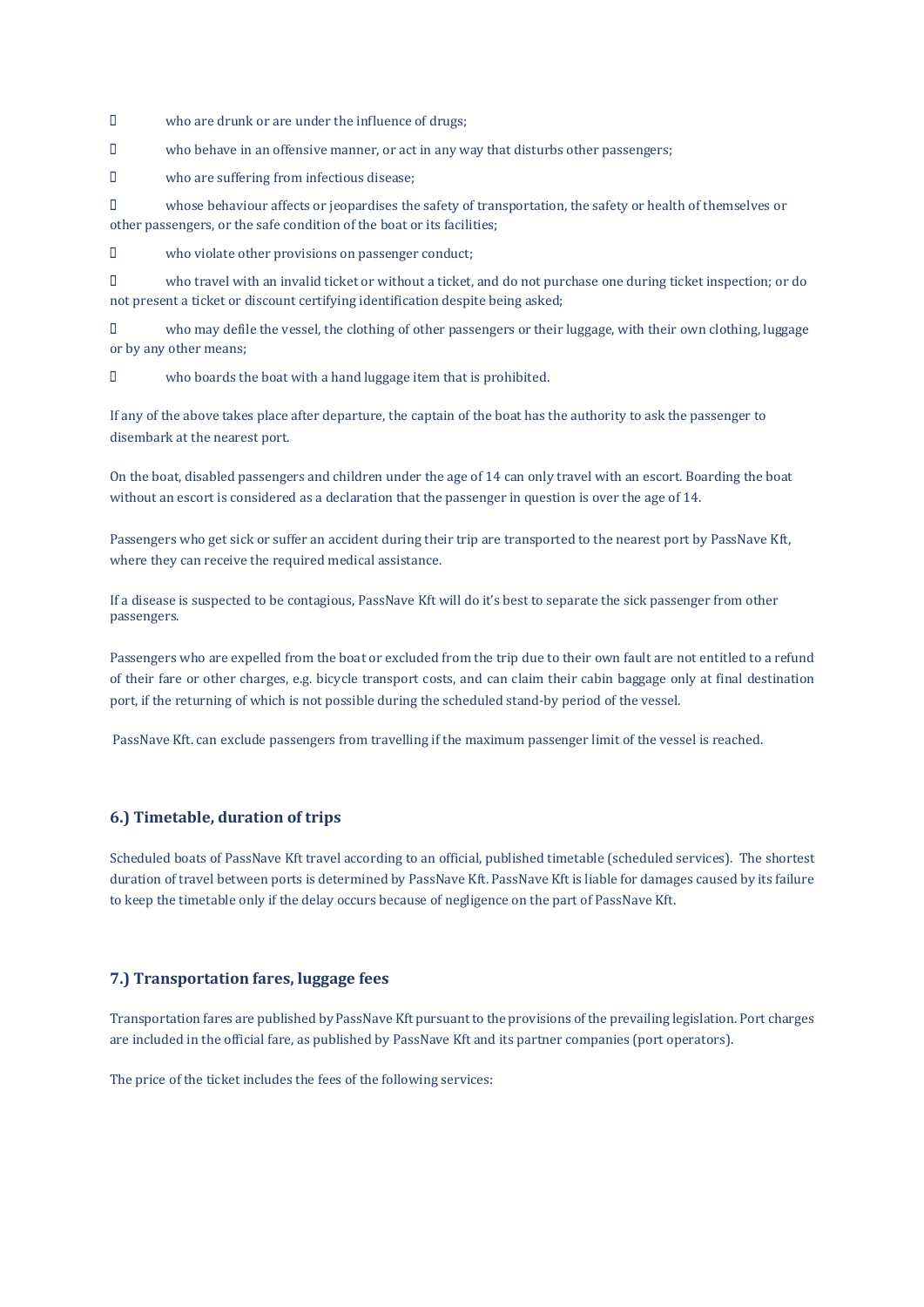- transportation fare for the section of the trip shown on the ticket,
- all port charges for the section of the trip shown on the ticket,
- passenger accident insurance from the time of boarding to disembarking,

 on domestic hydrofoil and other scheduled services: transportation fee of 1 piece of hand luggage, weighing a maximum of 12 kg, for the given section of the trip per person.

## 8.) Booking (except for international event hosting hydrofoil boats)

Tickets can be purchased online or in person at designated national and international ticket offices by cash or by credit card.

Tickets can be booked in advance in person, by fax, by e-mail or by post. Bookers making a reservation must provide the exact date and time of travel and the names of the passengers, as well as a contact address and phone number, so that passengers can be informed, even with short notice, if necessary prior to their trip. In addition, in the case of an advance ticket exchange for an international journey, information on the nationality of the passenger must also be provided.

When all the data listed above is received, PassNave Kft will confirm reservations within 2 working days. Without confirmation the agreement between the parties is not established.

For scheduled domestic hydrofoil services passengers must pay for and collect the reserved tickets in person at the designated ticket office by 16:00 on the last working day prior to departure, or make the payment by that time through other means (by bank transfer, postal order payment or by providing a credit card authorisation). In case the passenger fails to do so, PassNave Kft has the right to resell the reserved tickets to other passengers.

These booking terms and conditions do not apply to contracted retailers of PassNave Kft, their own booking terms and conditions are included within their in contracts.

Tickets can be amended up to 24 hours prior to departure.

## 9.) Travel discounts for scheduled services

For scheduled domestic hydrofoil services:

Discounts for children (between the age of 2 and 14) and promotional discounts offered are available, the discount amounts of which are published in the official price list of PassNave Kft.

For scheduled domestic excursion and tour boats:

Discounts for children (between the age of 2 and 14), students and pensioners, as well as promotional discounts offered are available, the discount amounts of which are published in the official price list of PassNave Kft.

A student discount can be applied for students with a valid Hungarian full-time student card or International Student Identity Card (ISIC).

Senior discount can be granted to a Hungarian pensioner or a person aged 65 or over from EU member states.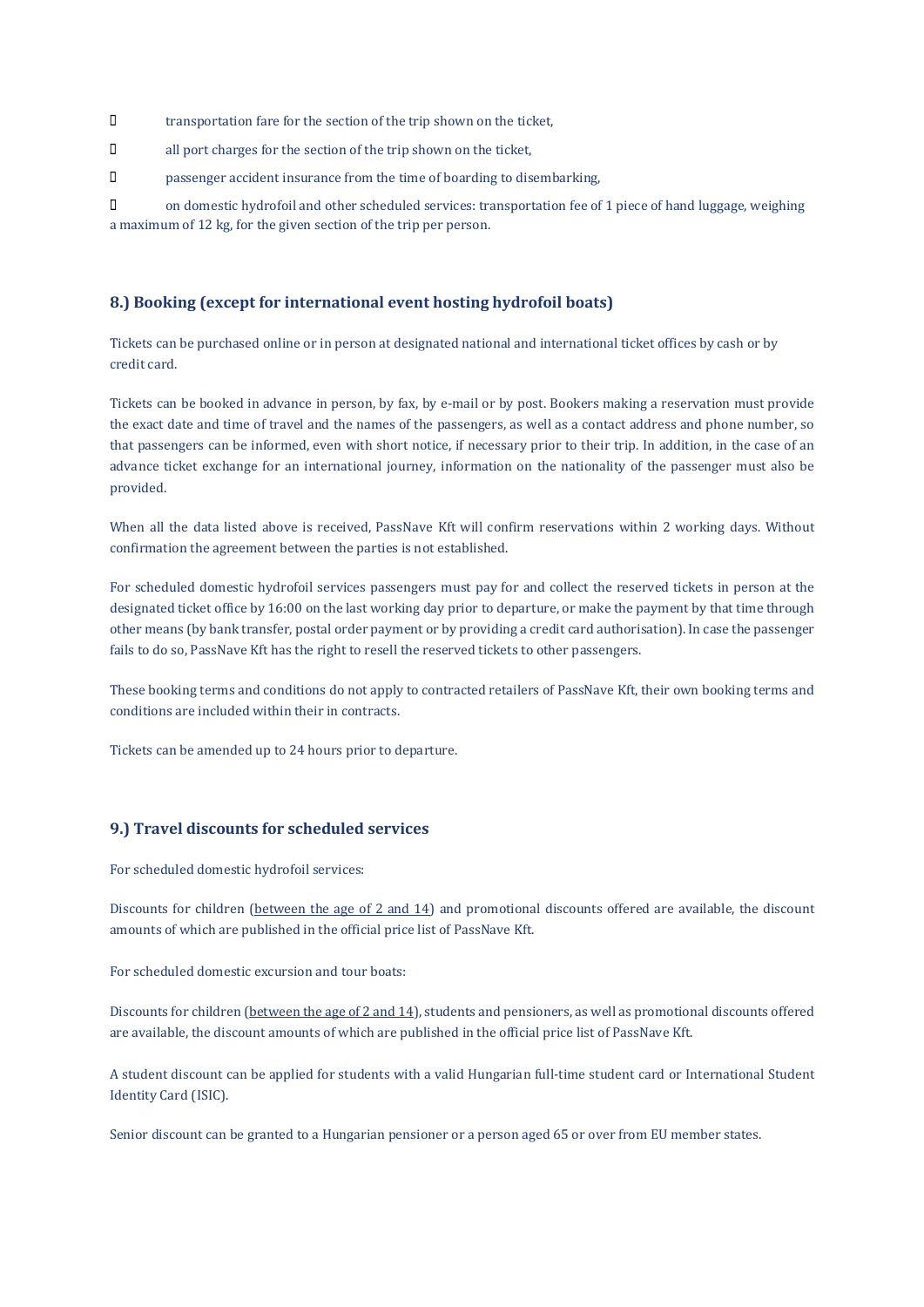## 10.) Transportation of baggage and hand luggage

Each passenger can carry 1 hand luggage that weighs no more than 12 kg, the dimensions of which do not exceed 56x45x25 cm (and which does not obstruct boarding, disembarking or free passage within the passenger space of the boat), furthermore, one pushchair, umbrella, walking stick or hand held musical instrument on all boats of PassNave Kft free of extra charge.

Only hand luggage may be carried aboard scheduled services and on domestic scheduled or event hosting hydrofoil services.

Objects that could cause injury, damage or contamination, as well as objects that are prohibited by any law or decree to transport, will not be permitted aboard.

The provisions that apply to the maximum weight and dimensions of hand luggage and pricing cannot be applied to wheelchairs and other movement aiding equipment of disabled passengers. Passengers with disabilities must be safely seated for their own safety and well-being, and the well-being of the other passengers. They may travel if their equipment fits into the space designated to them, and the combined weight of the disabled passenger and their equipment does not exceed 200kg.

Passengers are responsible for their own hand luggage on board. PassNave Kft does not assume liability for any loss, disappearance or theft etc., furthermore damage, regardless of the reason.

The provisions of the Government Decree on the Terms of Passenger Shipping (VSZF) will govern any aspects of luggage handling not regulated or not thoroughly detailed in these Business Regulations.

A limited number of bicycles, bicycle trailers, electric bicycles and tandem bicycles can be transported only on specific services at an additional cost.

## 11.) Transportation of live animals

Live animals must not be transported for hygiene reasons. The only exceptions to this rule are guide dogs, assistance dogs who assist disabled passengers and police dogs on duty provided the dog is on lead and wears a muzzle. The transportation of these animals is free of charge.

## 12.) Cancellation conditions (termination)

a.) In case of all services of the company (except for event hosting hydrofoil services):

When cancelling pre-purchased (fares and bicycle tickets) or reserved tickets, the cancelling party is to pay a cancellation fee (penalty fee) as follows:

 for trips cancelled within 2 hours of departure, or when the passenger is a no show, 100% of the fare is to be paid as penalty;

 for trips cancelled more than 2 hours but less than 21 days prior to departure, the fare is refunded minus a 20% administration fee;

 for trips cancelled more than 21 days prior to departure no penalty fee applies and PassNave refunds the fare and the prepaid deposit.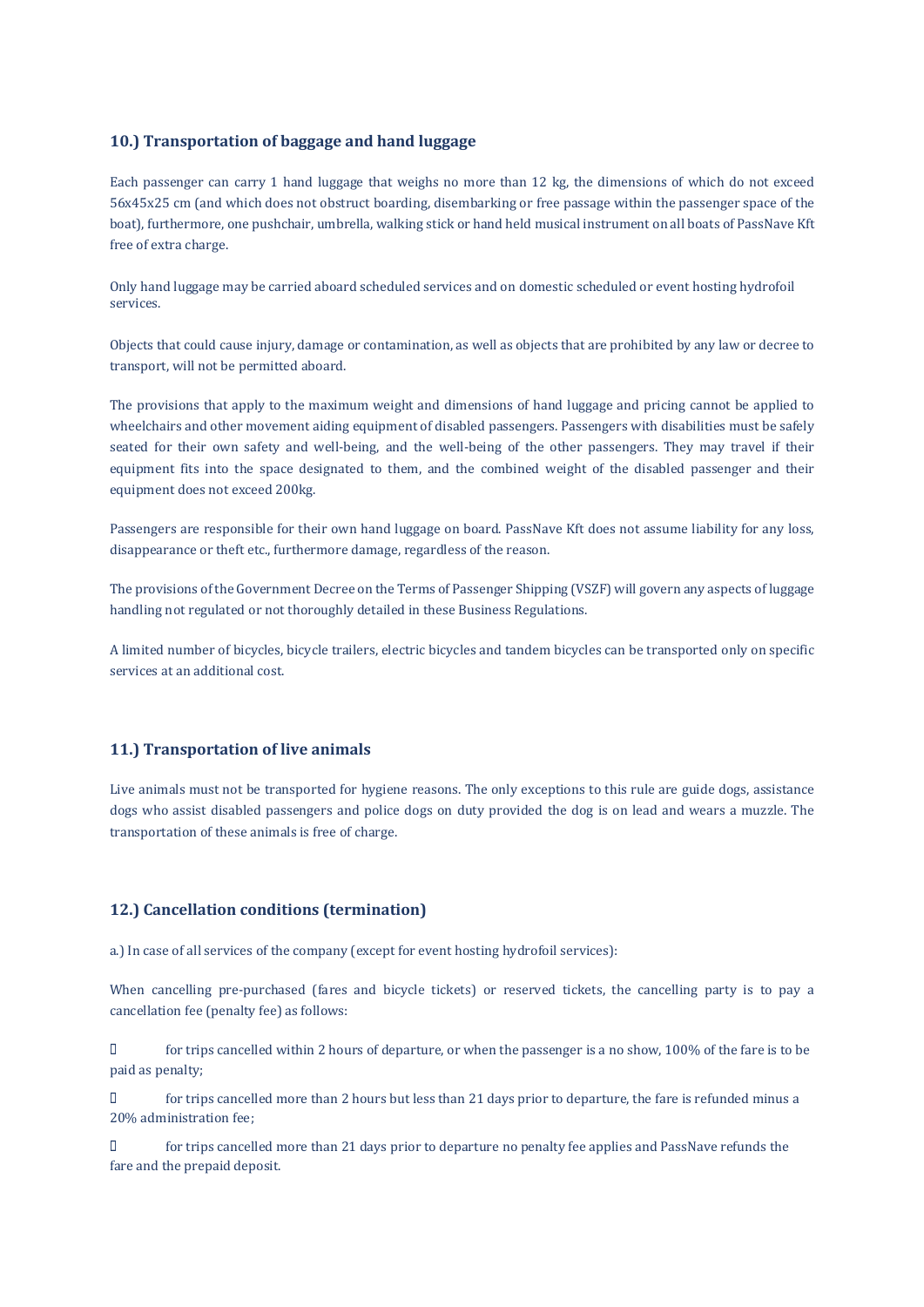These cancellation terms and conditions do not apply to contracted retailers of PassNave Kft, their own booking terms and conditions are included within their in contracts.

The price of return tickets cannot be partially refunded after departure, i.e. following the completion of the journey towards the destination.

If cancellation is made by the passenger, and the refund of the fare in cash is not possible at the ticket office, the cost of the bank's transfer charges is to be borne by the passenger.

When requesting a refund of the price of a ticket or equivalent document the passenger already received earlier, the passenger must return the unused and undamaged ticket, present the receipt and give proof of identity.

b.) In case of event hosting hydrofoil services (domestic and international):

The party cancelling pre-paid tickets (including fare and baggage fees) or reserved seats is to pay the following penalties:

 for trips cancelled within 7 days of departure, or if the passenger is a no show, 100% of the fare is to be paid as a penalty,

 for trips cancelled more than 8 but less than 15 days prior to departure, the fare is to be refunded minus a 50% administration fee;

 for trips cancelled more than 16 but less than 29 days prior to departure, the fare is to be refunded minus a 25% administration fee;

 cancelling trips more than 30 days prior to departure carries no charge, and the transportation fare or deposit is to be refunded by PassNave Kft.

In case of event hosting boats with domestic or international destinations, the present Business Regulations are to be applied with the following modifications:

PassNave Kft acts as an excursion organiser in case of passenger transportation programmes not on water.

PassNave Kft reserves the right to make modify hotel bookings or programmes, within the same category. In case of programmes in Vienna, the arrival, departure and programme times may also be subject to change.

Passengers must purchase and collect reserved programme tickets in person at least 30 days prior to departure at a designated ticket office, or pay by using another payment method by that time (by bank transfer or by providing a credit card authorisation).

c.) In case of tickets purchased from a ticket machine or online:

In case of tickets purchased from a ticket machine or online, depending on the type of service, the following shall be added to the cancellation terms and conditions:

 $\Box$  ticket refunds are subject to a 20% handling fee

 after deduction of the handling fee the transfer of the fare to be refunded is not initiated by the transportation service provider, but will be credited back to the party requesting the refund of the ticket by the service provider's bank

modification of the travel dates of purchase tickets carries no additional charge

 in case of changes to other parameters of the purchased ticket (e.g. changes in the type of vessel or the service, reduction in the number of passengers), - as these are only possible by returning the ticket and its re-issuance - the refund process described above takes place.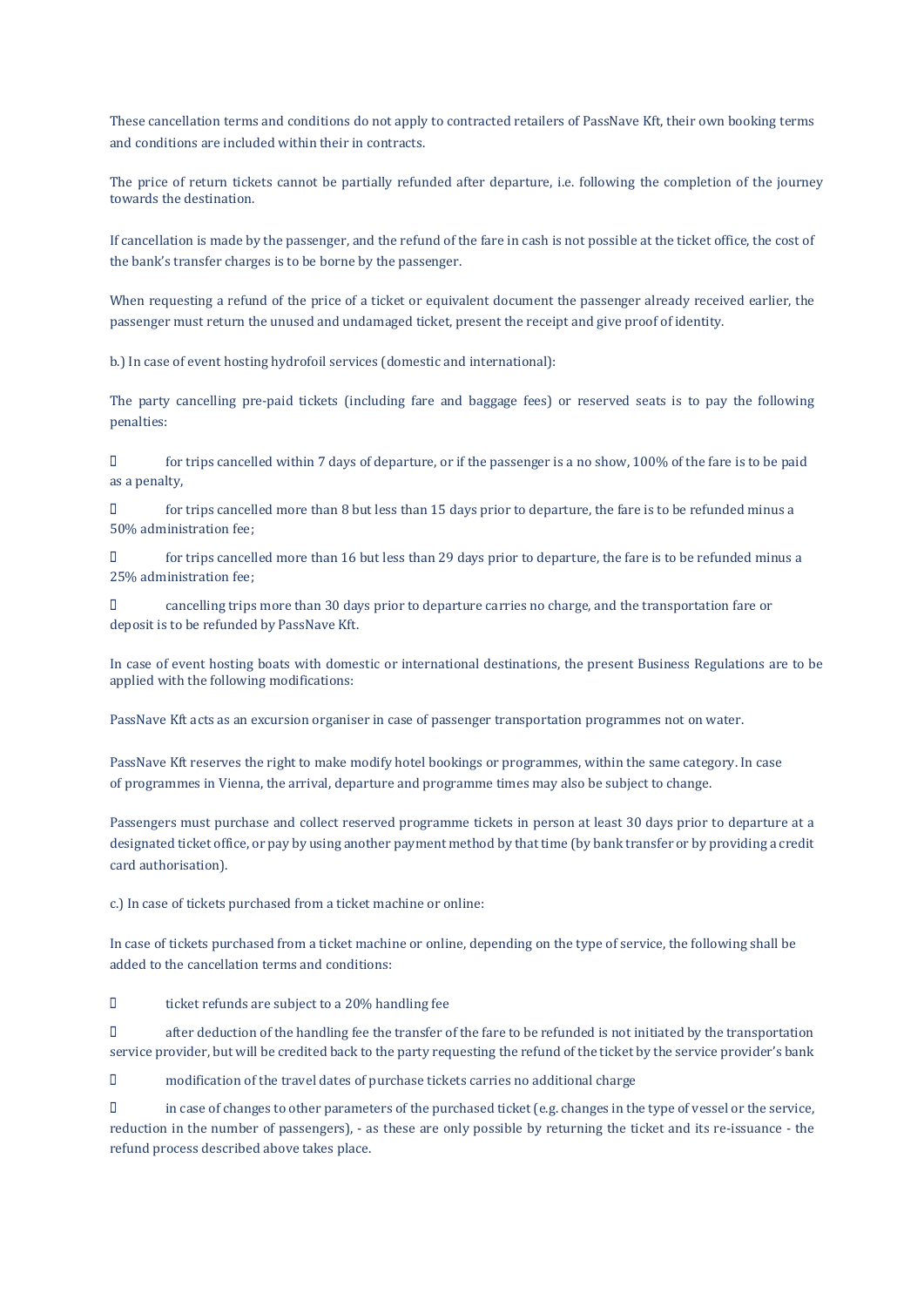## 13.) Chartering boats

The charter tariffs officially published by PassNave Kft are valid for all chartered boat rentals. Catering services are available exclusively through PassNave Kft.

If the hirer of the chartered boat intends to use ports that are not operated by PassNave Kft, separate port charges shall apply. PassNave Kft will provide information of these charges during chartering.

The hourly stand-by fee for excursion and event hosting boats is 50% of the given boat type's hourly chartering fee (the discount stand-by time can be no more than twice the duration of the trip). In case of rural trips, the rental fee includes 3 hours of stand-by time at the destination; for further stand-by, 50% of the hourly chartering fee of the given boat type shall apply. (Wedding events are an exception to this rule, with the stand-by time and associated fees being determined on an individual basis).

Stand-by fee in case of hydrofoils: for 1 day trips with chartered boats, no stand-by fee is charged; for trips taking several days, the costs of stand-by periods and those of other related charges (cost of accommodation for crew, etc.) are calculated on an individual basis.

If the party hiring the boat does not board the chartered vessel within one hour of the confirmed time of departure, and does not inform PassNave Kft about obstacles preventing boarding, PassNave Kft has the right to use the chartered vessel for other purposes. In such cases, the terms and conditions of cancellation within 24 hours take effect.

#### a.) Booking chartered boats:

Chartered boats can be booked in person or in writing (mail, fax, or e-mail). Orders must include:

- $\Box$  the names of passengers or group of passengers,
- the number of passengers,
- nationality of the passengers (only for international travel),
- D boat type,
- the port of departure and arrival, as well as any landing request during the trip
- $\Box$  the date of the journey, time of departure and arrival (year, month, day, hour, minute),
- other services required,
- the hirers specifications relating to other services.

PassNave Kft confirms orders within three working days in writing, and the contract is then drawn up with the confirmed content.

b.) Terms and conditions of cancellation (termination) for chartered boat bookings:

When a chartered boat trip is cancelled, the hiring party is to pay the following percentages of the chartering fee as a penalty:

- for trips cancelled within 24 hours of departure: 100% of the chartering fee;
- for trips cancelled between 24 and 48 hours prior to departure: 50% of the chartering fee;
- for trips cancelled between 48 hours and 21 days prior to departure: 30% of the chartering fee;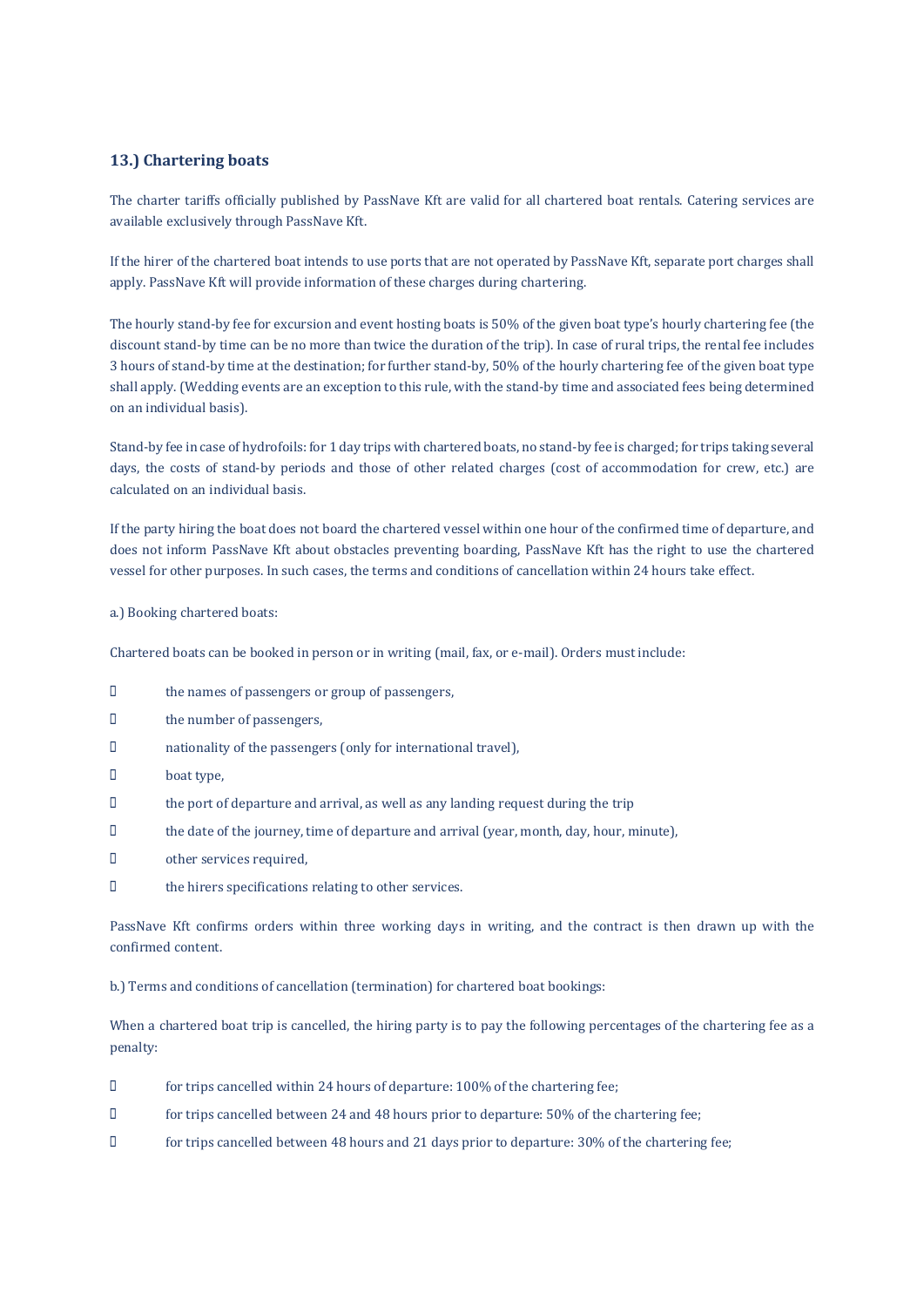for trips cancelled more than 21 days prior to departure no penalty fee applies.

Cancellation is calculated from the arrival of the written cancellation request to PassNave Kft. Only the hiring party whose name is listed on the voucher, or an authorised representative, can cancel or modify the booking.

In case of cancellation by the hiring party, the cost of the bank's transfer charges relating to the refund are to be borne by the cancelling party. If the chartered boat cannot depart due to unforeseen circumstances (force majeure), both parties will be exempted from cancellation fees and penalties. In such cases, the full chartering fee is refunded by PassNave Kft within 30 days.

c.) Submitting feedback (complaints) regarding chartered trips:

Any complaints by the hiring party in connection to any of our services should be submitted to PassNave Kft in writing by 4 pm on the day following the conclusion of the trip.

Failure to meet this deadline will result in the loss of rights. Complaints can also be submitted in writing to the captain of the boat before departure, during the trip or immediately after the trip.

## 14.) Catering services, sales activities

Snack bar and other catering type services are available and may be organised exclusively through PassNave Kft. Sales activities at the boat docks (ports) or on the boats are only allowed with the permission of PassNave Kft; nevertheless, the permission of PassNave Kft does not substitute the necessary official permits otherwise required.

## 15.) Advertising

PassNave Kft is the exclusive owner of all interior and exterior surfaces and advertisement media on its boats (in case of events as well). A prior written agreement is required for the use of these surfaces.

#### 16.) Inspection, penalty fee

The passenger must be in possession of a valid ticket or travel certificate (hereinafter together referred to as: 'ticket') at the start of the journey. The passenger is obligated to keep their valid ticket for the entire duration of the journey as well as during disembarkation, and to present it to the ticket inspector of PassNave Kft. for inspection, together with the discount entitling document. If it is necessary to determine the legitimate entitlement for the travel discount or if it is necessary for the inspection procedure, the passenger must provide proof of their identity.

The ticket inspector of PassNave Kft. is entitled to check the passenger's right to travel, the validity of the tickets, the legality of the travel discounts and the compliance with these Business Regulations at any time during the journey, including boarding and disembarkation.

The ticket inspector of PassNave Kft. is entitled to obtain the data necessary for the identification of passenger travelling without paying the travel fare, for checking the personal travel entitlement of the individual, and for verifying the legitimacy of the use of travel discounts of the travelling passenger.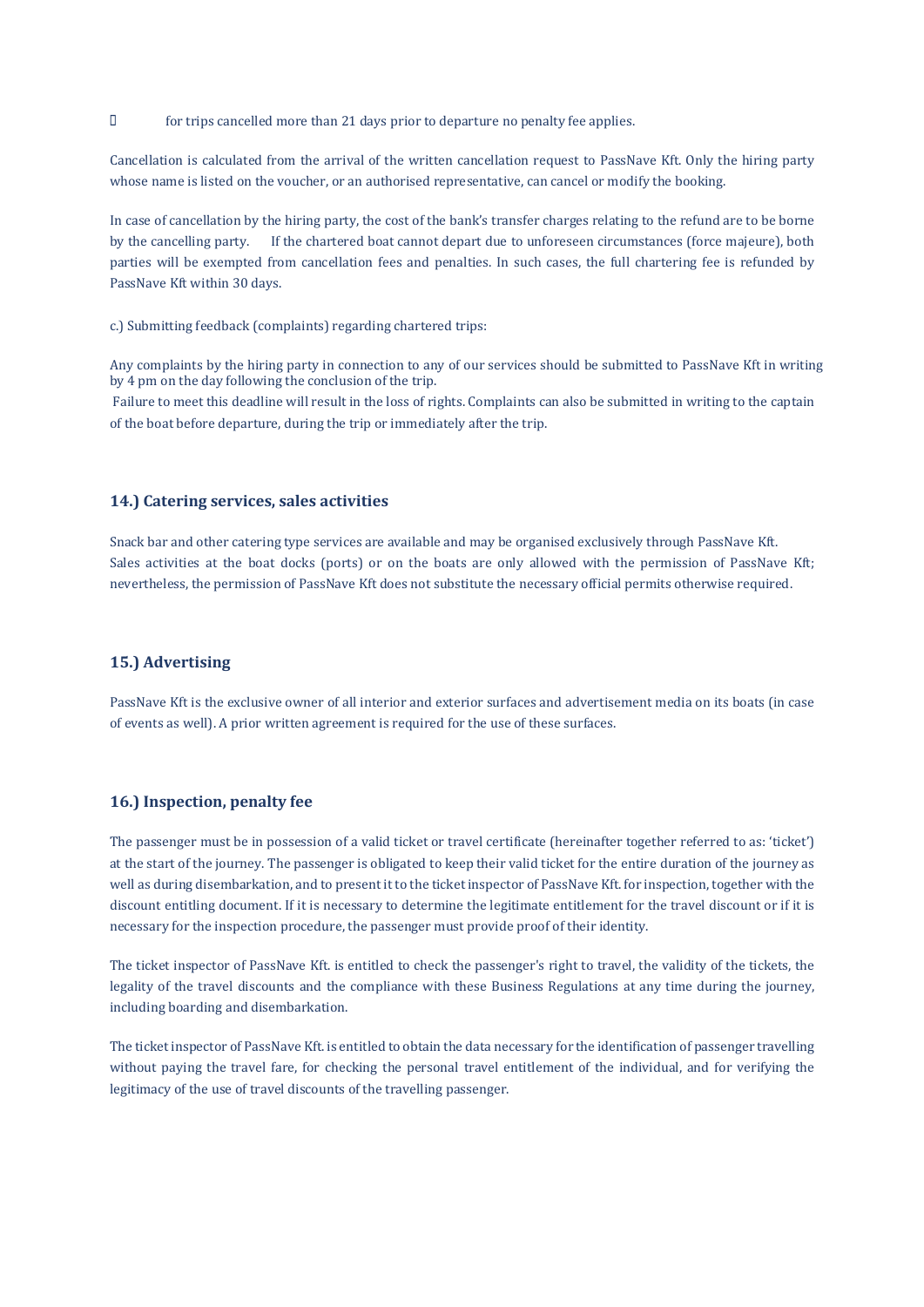The inspection detailed in this chapter is carried out in accordance with the terms and conditions of the Data Security and Privacy Policy published on the website of PassNave Kft.

The passenger who

- D does not have a valid ticket,
- purchased a ticket for the incorrect route, or
- wrongfully uses a travel discount,

shall be required to pay the full fare for the route and a penalty fee in addition to the fare. If the place of departure or destination of the passenger cannot be established, the passenger must pay the fare valid from the point of departure of the vessel to the destination or from the point of departure for the entire route of the vessel together with the penalty fee.

In the event of a violation of the travel conditions, the ticket inspector of PassNave Kft. will immediately create a report of the circumstances of the case. For effective inspection, the ticket inspector of PassName Kft. is entitled to delay docking or the continuation of the journey for a short time.

A passenger who is required to pay a penalty fee must provide proof of identity and address to the inspector. If the passenger refused to provide proof of identity, the inspector may request police intervention or exclude the passenger from travelling.

The travel fare and the penalty fee specified in the report can be paid in cash at the ticket offices or the docks operated by PassNave Kft. or by bank transfer to bank account number of PassNave Kft. indicated in the report. In the case of a bank transfer the payment obligation shall be considered fulfilled when the amount of the specified travel fare and penalty fee is credited on the bank account of PassNave Kft.

If the debtor does not pay the travel fare and penalty fee amount specified in the report within 8 days of the travel date, PassNave Kft. shall call on them to provide payment with the setting of a new deadline. If the passenger still does not fulfil their obligation within the new deadline, PassNave Kft. shall initiate legal action for the recovery of the claim. The costs of the latter must also be borne by the debtor.

In case of travel with an invalid ticket, the amount of a full fare ticket must be paid together with the penalty fee, which is three times the full ticket fare. In the case of a ticket purchased for an incorrect route or a wrongfully used travel discount, the difference between the purchased ticket and the full fare ticket must be paid together with the penalty fee, which is three times the amount of the difference.

## 17.) Liability

PassNave Kft assumes liability for damages arising during the transportation of passengers in line with these Business Regulations. The regulations of the Civil Code on enterprises will govern such cases. PassNave Kft's liability for damages extends to 150% of the purchased ticket or the contracting fee.

If passenger transportation is affected or prevented by a force majeure specified in these Business Regulations, or not specified but constituting as such, PassNave Kft is not liable for the aborted services or any failure in fulfilling the passenger transportation contract due to the above reasons, but will refund the purchased ticket fares within 30 days.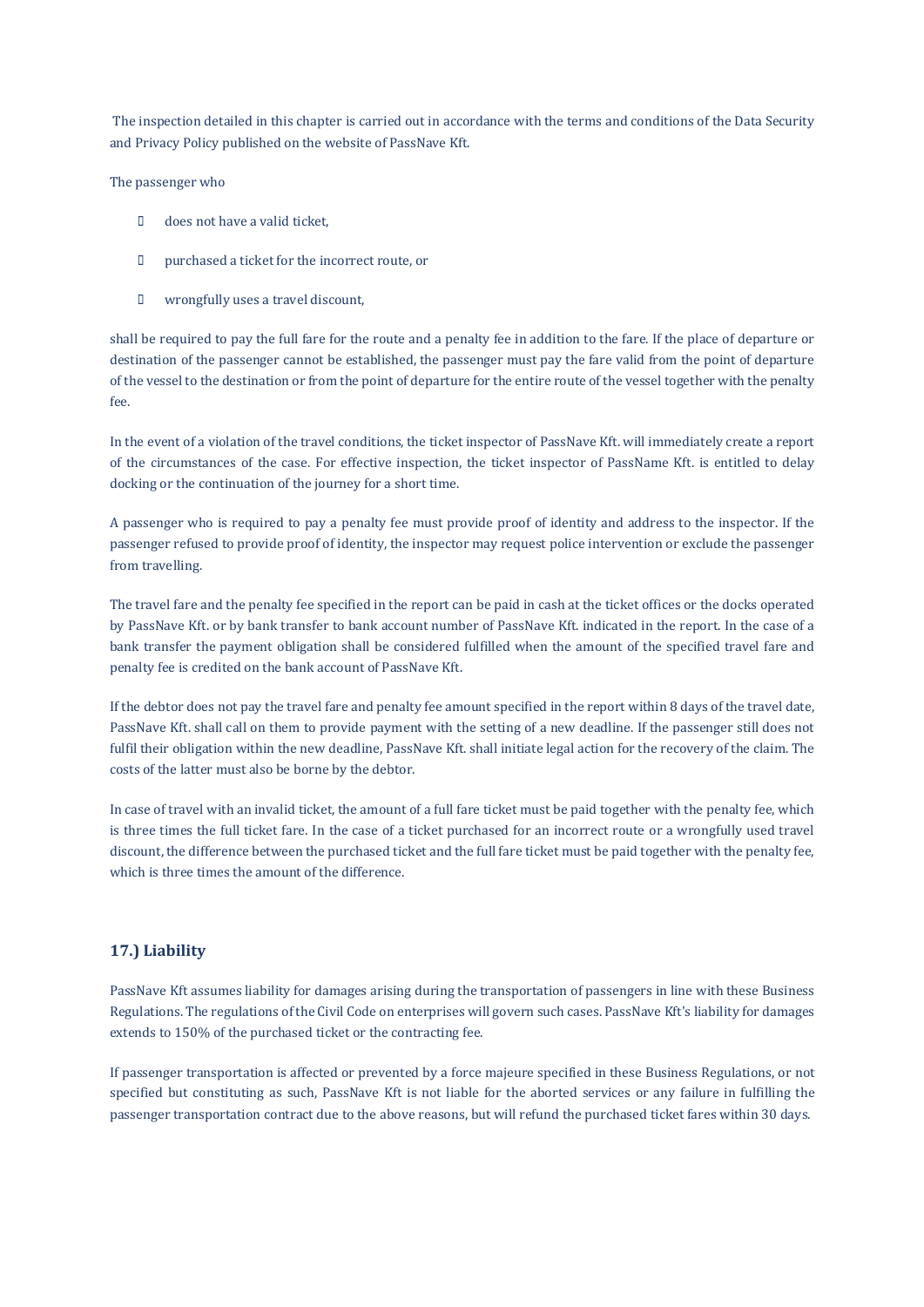PassNave Kft is not responsible for fragile or perishable goods in the luggage of passengers or for damages caused by these goods, and will not be held liable for damages caused by inadequate packing.

## 18.) Complaint submission and handling rules

Any complaint or notification (hereinafter: 'complaint') arising from the legal relationship of the passenger and the transporting company must be communicated without delay, or by no later than 48 hours following the complaint causing incident, so that PassNave Kft. is able to take the necessary steps to remedy the situation, or to clarify the basis of the claim and if possible instantly resolve it. Failure to meet this deadline will result in the loss of rights. The passenger shall be liable for any damage that results from late notification.

a.) Verbal complaint

Complaint handling location of PassNave Kft.: 1056 Budapest, Belgrád rakpart, International Port, Customer service Opening hours: M-F: from 08:00 to 16:00.

The verbal complaint must be investigated immediately by PassNave Kft. and remedied as necessary. If the client is in disagreement with the way their complaint is handled, or the immediate investigation of the complaint is not possible, PassNave Kft. shall write up a report on the complaint without delay, indicating also its position, and shall provide a copy of this report to the passenger directly. In all other cases, PassNave Kft. acts in accordance with the rules applicable to written complaints.

### b.) Written complaint

A complaint may be submitted through the following channels, complete with the copy of the ticket and any other receipts generated:

- by post to the complaint handling address of PassNave Kft.: 1056 Budapest, Belgrád rakpart, International Port
- by e-mail to the ertekesites@mahartpassnave.hu e-mail address
- written in the customers' books at the boat docks
- by completing the report form on board the boat

For complaints submitted in writing PassNave Kft. provides a response, complete with reasoning, within thirty days. PassNave Kft. informs the passenger of the remedies available in their complaint closing reply, and also provides the contact details for the Consumer Protection Authority and the conciliation body.

If a passenger's complaint is rejected, they may turn to a conciliation body. The conciliation body is an independent body operating alongside the County (Budapest) Chamber of Commerce and Industry. The conciliation body having competence based on the passenger's address or their place of residence shall conduct the procedure. The procedure of the conciliation body may only be initiated after the passenger has attempted to settle the disputed matter with the affected company directly. The passenger may initiate the procedure with a written request duly submitted to the chairman of the conciliation body. The conciliation body is responsible for the settlement of consumer disputes occurring outside of court proceedings.

Following the cessation of the Hungarian Authority for Consumer Protection, the first instance consumer protection authority tasks were transferred to 197 district offices, therefore since 1 January 2017, passengers can primarily turn to the district offices with their complaints. (Contact details available on: http://jarasinfo.gov.hu/.)